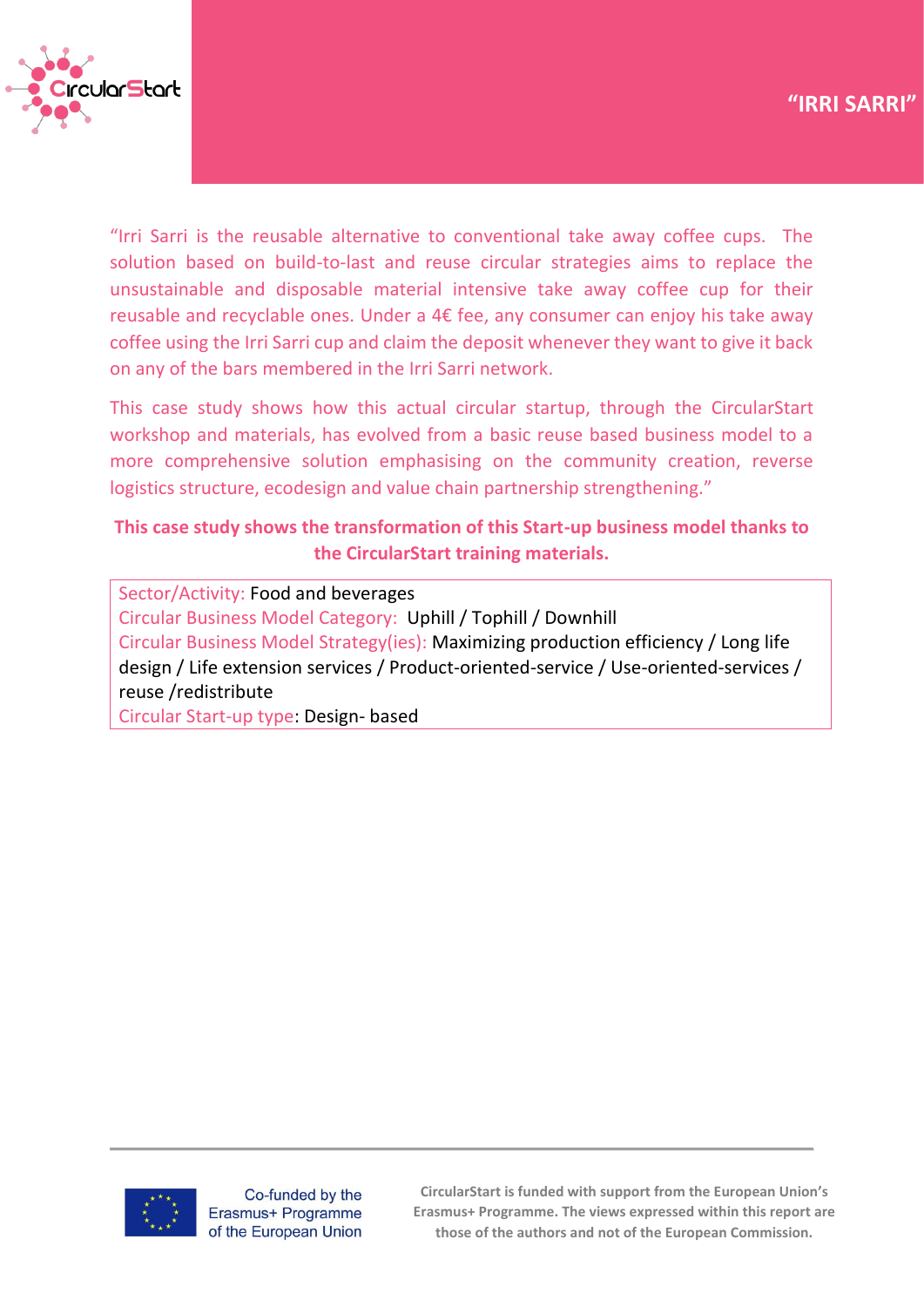

## **STARTING POINT:**





Co-funded by the Erasmus+ Programme of the European Union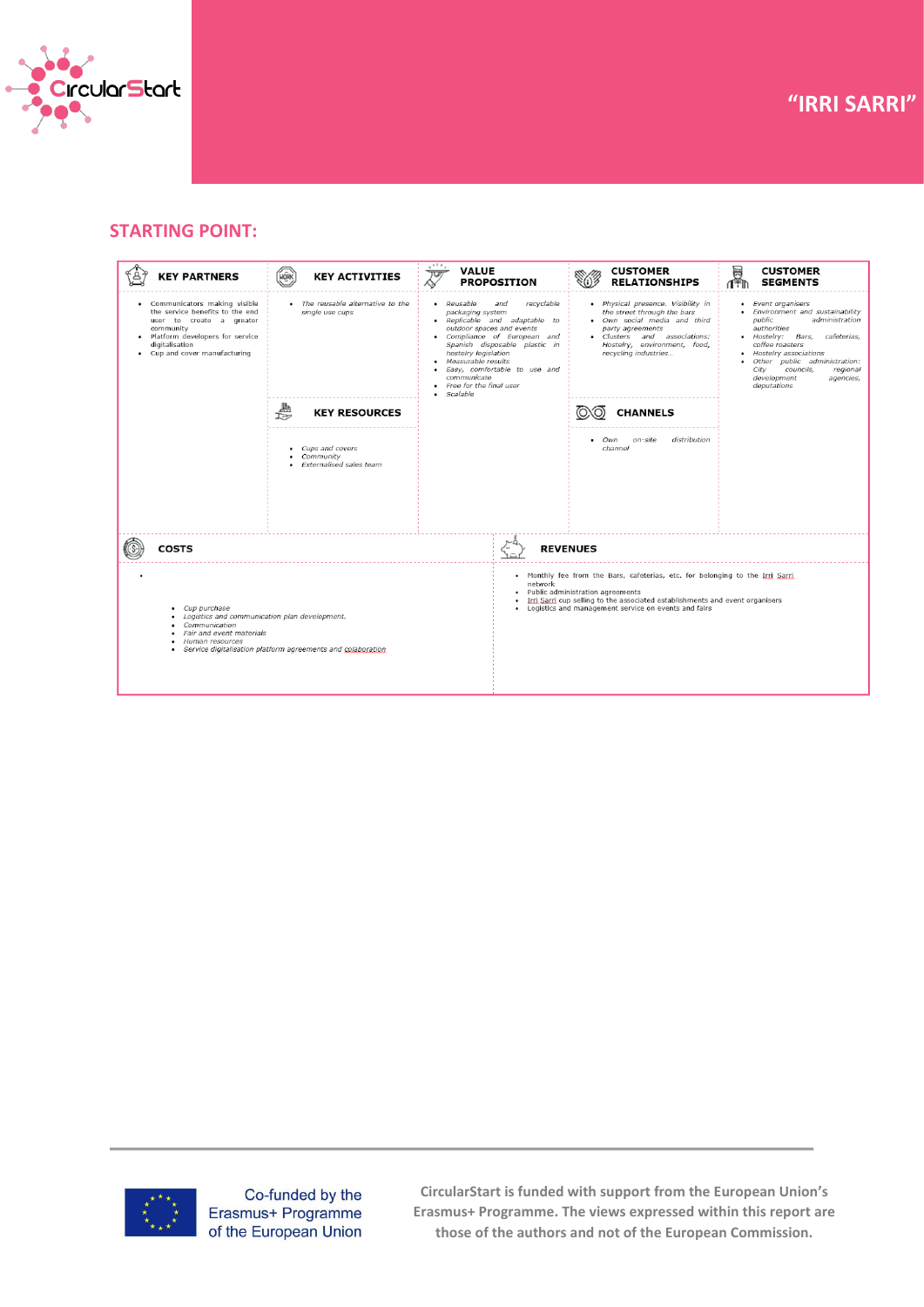

**Case Study – "Title" "IRRI SARRI"**

**Initial circularity profile – Results from the application of the Assessment Tool** 



#### **Circular Start Assessment Overview**



Co-funded by the Erasmus+ Programme of the European Union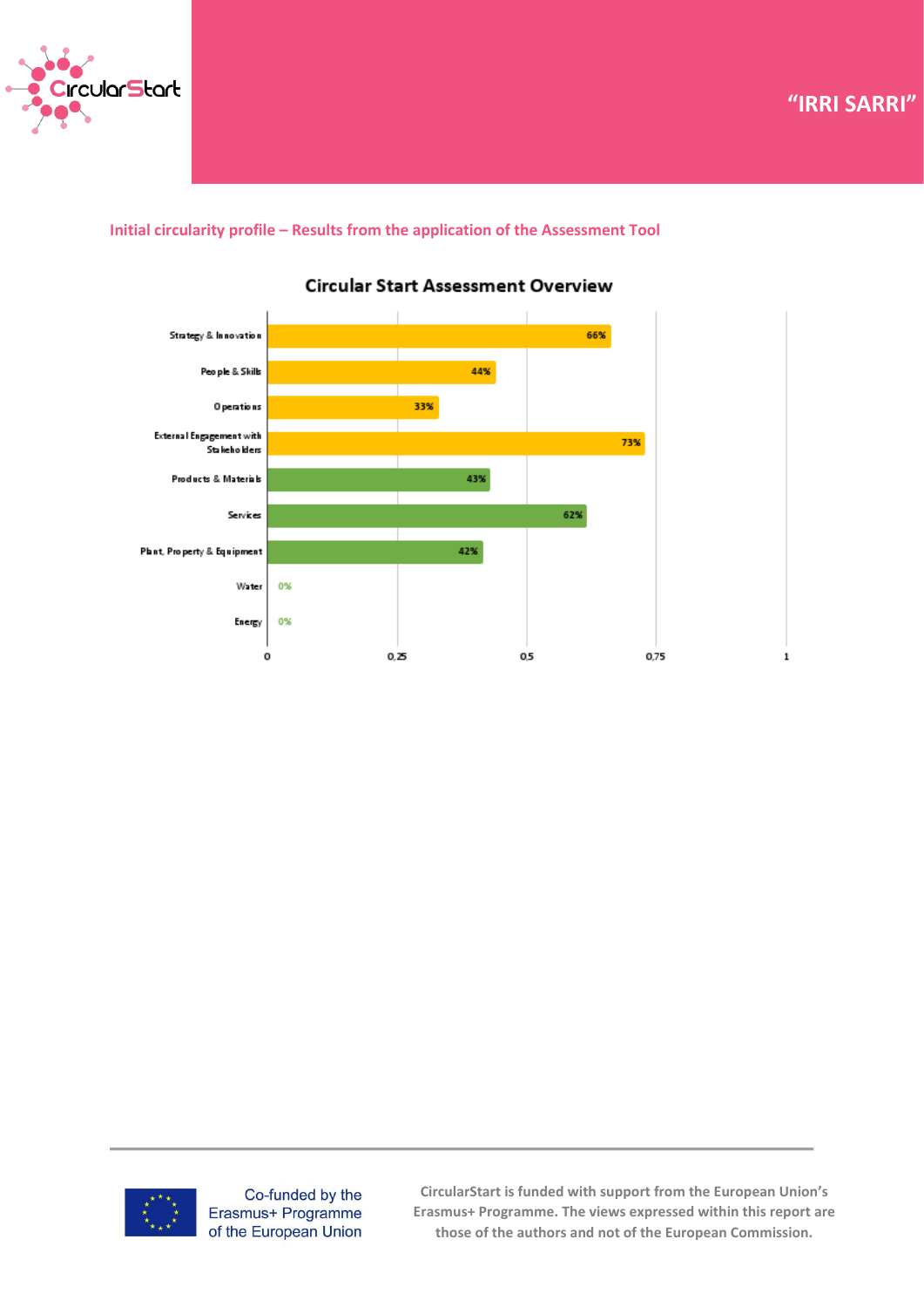

## **FOLLOWED LEARNING PATH:**

| <b>Units</b> | <b>IDEATION</b>           | <b>INTEGRATION</b>        | <b>VALIDATION</b>         | <b>IMPLEMENTATION</b> |
|--------------|---------------------------|---------------------------|---------------------------|-----------------------|
| Unit 1       | $\mathbf x$               | $\boldsymbol{\mathsf{x}}$ | X                         | x                     |
| Unit 2       | $\boldsymbol{\mathsf{x}}$ | $\boldsymbol{\mathsf{x}}$ | X                         | x                     |
| Unit 3       | $\mathbf x$               | $\boldsymbol{x}$          | $\mathbf x$               | X                     |
| Unit 4       | $\boldsymbol{\mathsf{x}}$ | $\boldsymbol{\mathsf{x}}$ | X                         | X                     |
| Unit 5       | $\mathbf{x}$              | $\boldsymbol{x}$          | $\mathbf x$               | X                     |
| Unit 6       | $\boldsymbol{\mathsf{x}}$ | $\boldsymbol{\mathsf{x}}$ | X                         | X                     |
| Unit 7       | $\boldsymbol{\mathsf{x}}$ | $\boldsymbol{\mathsf{x}}$ | $\boldsymbol{\mathsf{x}}$ | X                     |
| Unit 8       | x                         | X                         | X                         | $\boldsymbol{x}$      |
| Unit 9       | x                         | X                         | X                         | x                     |

## **FINAL CIRCULAR BUSINESS MODEL:**

| <b>KEY PARTNERS</b>                                                                                                                                                                                                                                                      | <b>HORK</b><br><b>KEY ACTIVITIES</b>                         | $\cdot$<br><b>VALUE</b><br>叹<br><b>PROPOSITION</b>                                                                                                                                                                                                                                                                | <b>CUSTOMER</b><br><b>RELATIONSHIPS</b>                                                                                                                                                                                                                                                              | हा<br><b>CUSTOMER</b><br><b>SEGMENTS</b>                                                                                                                                                                                                                                                         |  |
|--------------------------------------------------------------------------------------------------------------------------------------------------------------------------------------------------------------------------------------------------------------------------|--------------------------------------------------------------|-------------------------------------------------------------------------------------------------------------------------------------------------------------------------------------------------------------------------------------------------------------------------------------------------------------------|------------------------------------------------------------------------------------------------------------------------------------------------------------------------------------------------------------------------------------------------------------------------------------------------------|--------------------------------------------------------------------------------------------------------------------------------------------------------------------------------------------------------------------------------------------------------------------------------------------------|--|
| • Communicators making visible<br>the service benefits to the end<br>user to create a greater<br>community<br>Platform developers for service<br>digitalisation<br>Cup and cover manufacturing<br>• Send the disposed cups to<br>plastic recyclers to create new<br>cups | • The reusable alternative to the<br>single use cups         | recyclable<br>Reusable<br>and<br>$\cdot$ .<br>packaging system<br>Replicable and adaptable to<br>outdoor spaces and events<br>Compliance of European and<br>Spanish disposable plastic in<br>hostelry legislation<br>Measurable results<br>Easy, comfortable to use and<br>communicate<br>Free for the final user | · Physical presence. Visibility in<br>the street through the bars<br>. Own social media and third<br>party agreements<br>· Clusters and associations:<br>Hostelry, environment, food,<br>recycling industries                                                                                        | • Event organisers<br>Environment and sustainability<br>public<br>administration<br>authorities<br>Bars,<br>• Hostelry:<br>cafeterias,<br>coffee roasters<br>· Hostelry associations<br>Other public administration:<br>City<br>councils,<br>regional<br>development<br>agencies,<br>deputations |  |
| Sarri communication<br>Irri<br>٠<br>materials made of coffee<br>grounds: Designers                                                                                                                                                                                       | ₩<br><b>KEY RESOURCES</b>                                    | Scalable<br><b>Community creation</b><br>· Fostering value chain actor                                                                                                                                                                                                                                            | <b>CHANNELS</b>                                                                                                                                                                                                                                                                                      |                                                                                                                                                                                                                                                                                                  |  |
| · Last mile distribution: Txita<br>company<br>Material innovation: Inèdir<br>Innova                                                                                                                                                                                      | • Cups and covers<br>Community<br>· Externalised sales team  | partnership                                                                                                                                                                                                                                                                                                       | on-site<br>distribution<br>Own<br>channel<br>• Collaboration and partnership<br>with other value chain actors<br>. Build partnership with cross-<br>cutting actors; hostelry<br>providers, disposed oil based<br>soap manufacturers                                                                  |                                                                                                                                                                                                                                                                                                  |  |
| <b>COSTS</b><br><b>REVENUES</b>                                                                                                                                                                                                                                          |                                                              |                                                                                                                                                                                                                                                                                                                   |                                                                                                                                                                                                                                                                                                      |                                                                                                                                                                                                                                                                                                  |  |
| Cup purchase<br>٠<br>Logistics and communication plan development.<br>٠<br>Communication<br>Fair and event materials<br>Human resources<br>Hiring last mile logistics.<br>$\bullet$                                                                                      | Service digitalisation platform agreements and collaboration | network<br>٠                                                                                                                                                                                                                                                                                                      | . Monthly fee from the Bars, cafeterias, etc. for belonging to the Irri Sarri<br>Public administration agreements<br>Irri Sarri cup selling to the associated establishments and event organisers<br>Logistics and management service on events and fairs<br>Sale of cups made of recovered material |                                                                                                                                                                                                                                                                                                  |  |



Co-funded by the Erasmus+ Programme of the European Union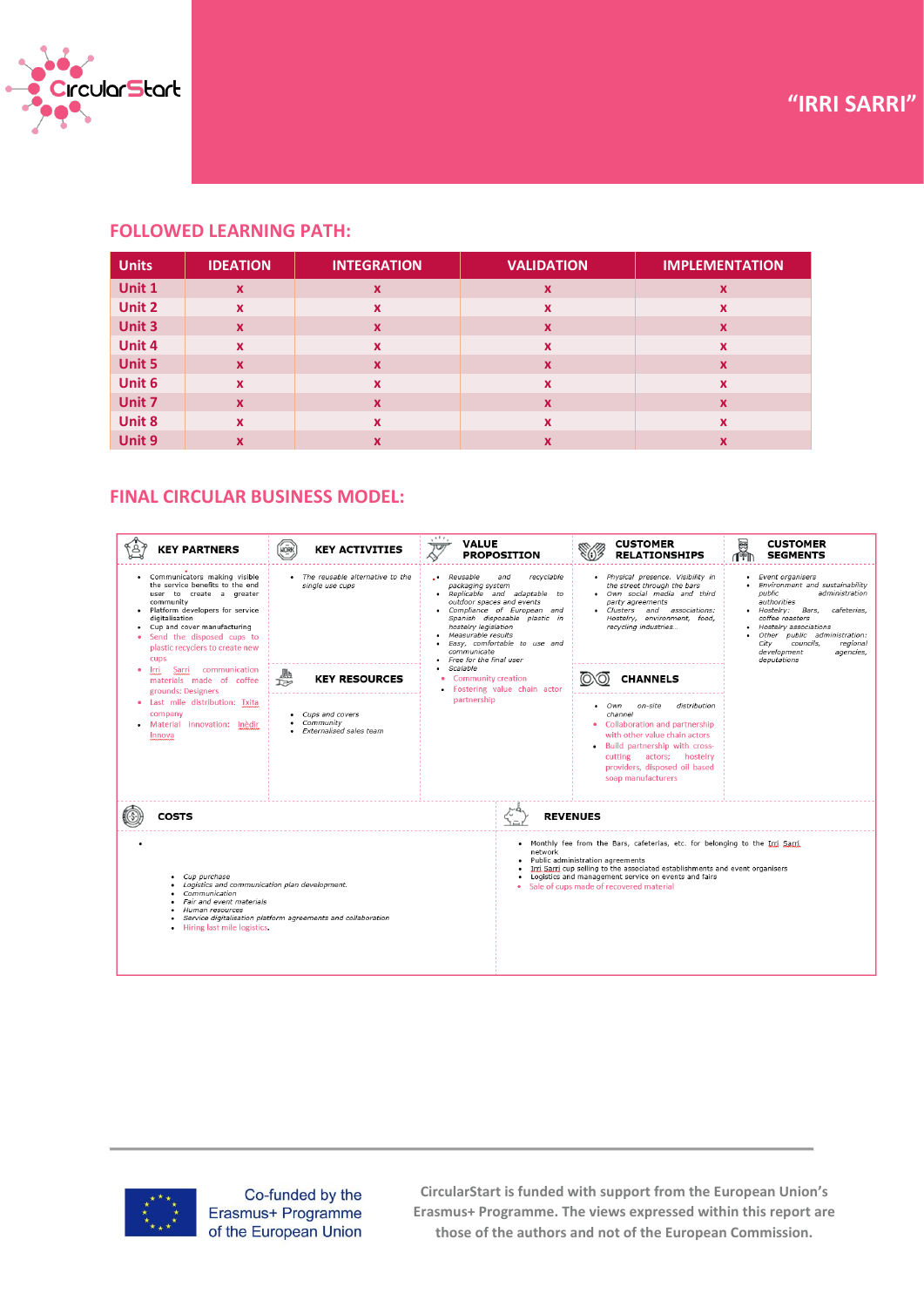



# **WHICH ELEMENTS/CHARACTERISTICS OF THE BUSINESS IDEA/MODEL WHERE IMPROVED THANKS TO THE CIRCULAR-START MATERIALS?**

- + **Value Proposition**: Improvement in community generation and fostering value chain actor partnerships
- + **Key partners**: Considering last mile distribution businesses as potential partners
- + **Revenue Streams**: Considering sale of cups made from recovered material



**Resulting circularity profile – Results from the application of the Assessment Tool** 



#### **Circular Start Assessment Overview**



Co-funded by the Erasmus+ Programme of the European Union